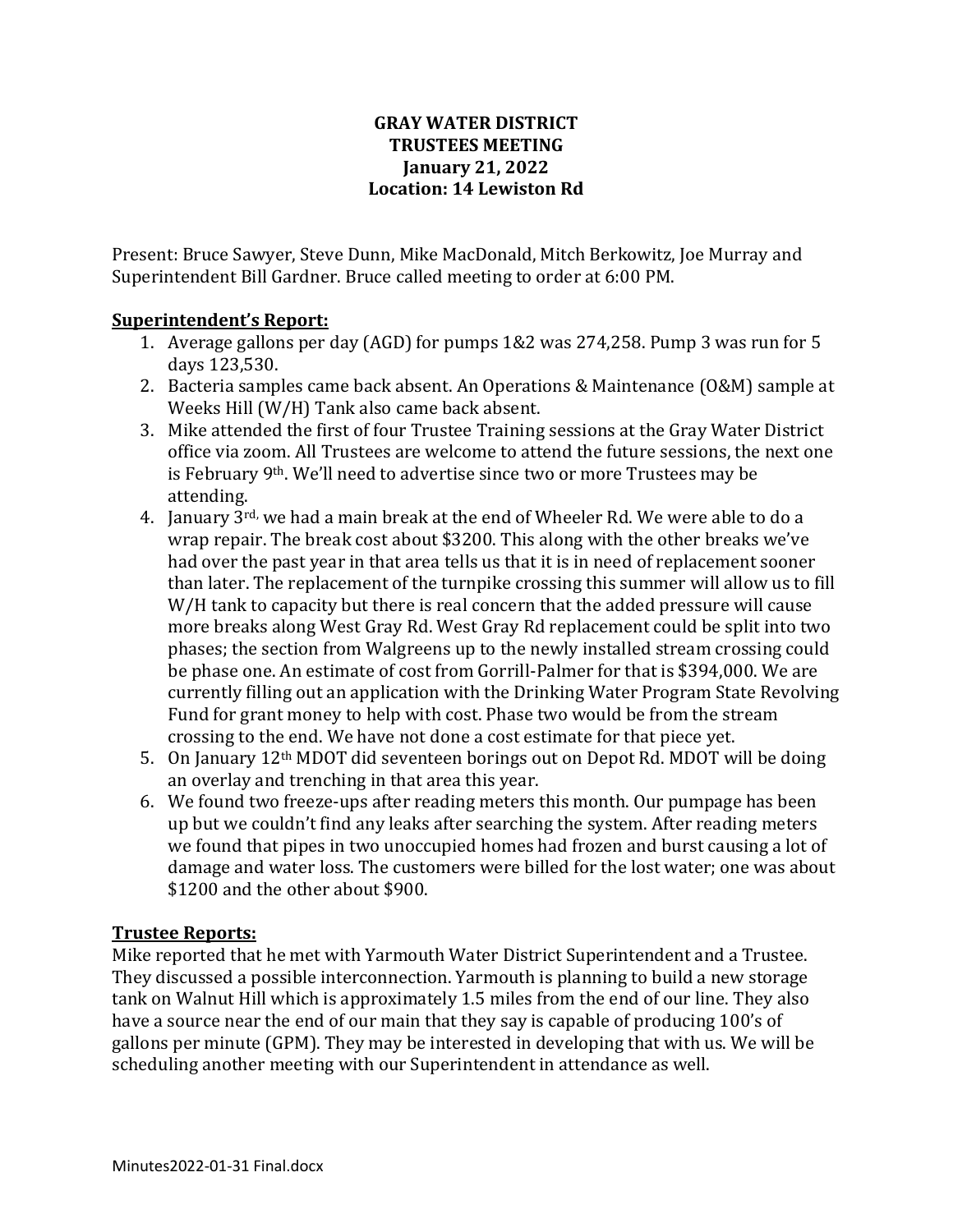# **OLD BUSINESS:**

#### **Landfill Test Well Results:**

Nothing new to report. We still have not heard from the Town as to what their engineers have to say regarding the increased contaminants in the landfill test wells. Trustees discussed that we should have a meeting with them, bring the letters and directly discuss the issue. The most recent letter was sent to the new Town Manager, Nate Rudy, so it's not that the subject got lost in the transition of Town Managers. Steve sent out copies of our past letters to the Town on this subject in preparation for a possible future meeting. **ACTION:** Mitch & Steve to work together to address this issue.

#### **NOAA Request for Service/GWD Charter Amendment:**

The Superintendent met with Senator Cathy Breen on January 10<sup>th</sup> to get her up to speed on what we are proposing to do so that we can get a letter of support. The Legislature approved our Charter change and it is now on the docket to be voted on in the next couple months. The Superintendent also reported that he would like to get a section of pipe installed this year before the DOT does their work in that area and puts a three-year moratorium on road opening. That way we can do this project without the need to open the road.

**ACTION:** Superintendent to initiate action to have pipe installed.

#### **TIF-Town Project Discussions:**

Trustees met with the Town on needed projects. Mitch provided them with a spreadsheet of the various projects that have been discussed in the past with some updated costs. The Town was made aware that infrastructure upgrades within their projects should be done first. We do not have any funds to do those upgrades and are requesting that a portion of any federal or state funding that become available to the Town be made available to us for this purpose.

**ACTION:** None

#### **Federal Projects and Funding:**

During the meeting regarding project funding with the Town Mitch encouraged the idea of sharing a grant writer between the two entities. We have already checked with our engineer, Gorrill-Palmer (GPE) and Maine Rural Water Association (MRWA) about grant writing and neither of them do it. Mitch mentioned that he has a contact at an engineering firm he can ask.

**ACTION:** Mitch to call his contact, a former Town Manager who is now at Greater Portland Council of Governments (GPCoG).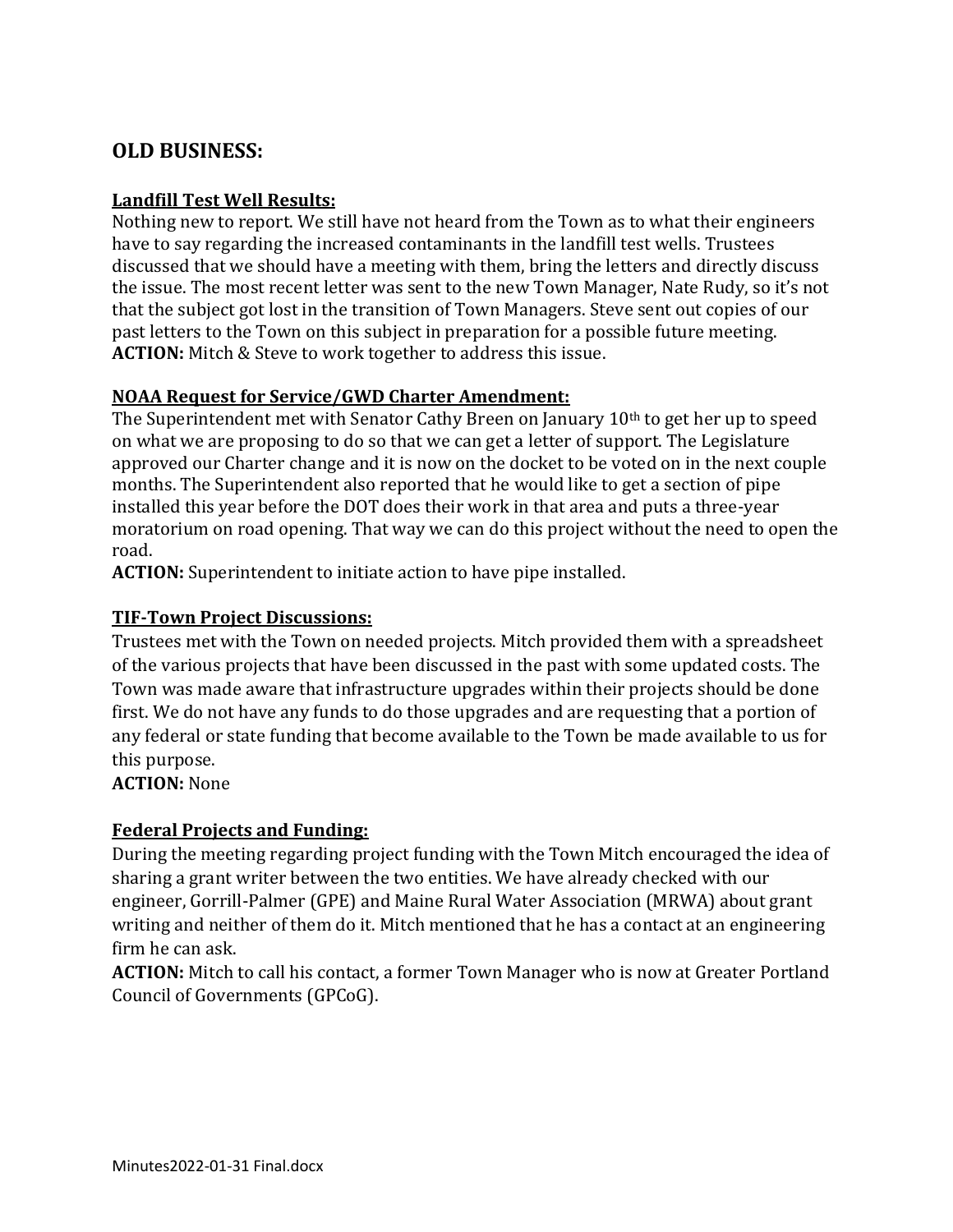#### **Road Opening Permits:**

Waiting to hear from the Town on their development of the draft of the revised permit ordinance. Joe reported their plan is to develop a first draft and get our input at that early stage.

**ACTION:** Bill to check with the Public Works Director for an update.

#### **Legislative Updates:**

Nothing new to report. **ACTION:** None

#### **Turnpike Crossing Project:**

The engineering for this project is almost done. We will be scheduling a public hearing for the USDA grant/loan during our February meeting.

### **PFAS:**

We have received a proposal for testing for PFAS in our three source wells as well as monitoring wells within the Wellhead protection area. The proposal includes sampling and reporting. The total cost will be \$7958.

**Motion/Second** by Murray/Berkowitz to authorize the Superintendent to sign the proposal and have the testing done.

#### **Rate Case:**

Cathy Robinson of MRWA is now working on the rate case. She has sent a request for information to our Office Manager which will be worked on as time allows.

## **NEW BUSINESS:**

### **Purchasing Policy:**

Mitch proposed updating/enacting a purchasing policy after water district staff from another town were fired after returning junk metal and keeping the proceeds. Joe presented language that is already in our Personnel Policy that he feels covers this issue. Mitch presented a draft purchasing policy that he thought he had previously received from GWD but the Office Manager didn't recognize it or have any memory of such a document existing. Office Manager will investigate and Trustees will discuss next month. **ACTION:** Office Manager to check office records for a standalone purchasing policy.

#### **Emergency List:**

Joe requested a copy of the latest emergency list with a revision date recorded. **ACTION:** Office Manager to send updated list to all Trustees.